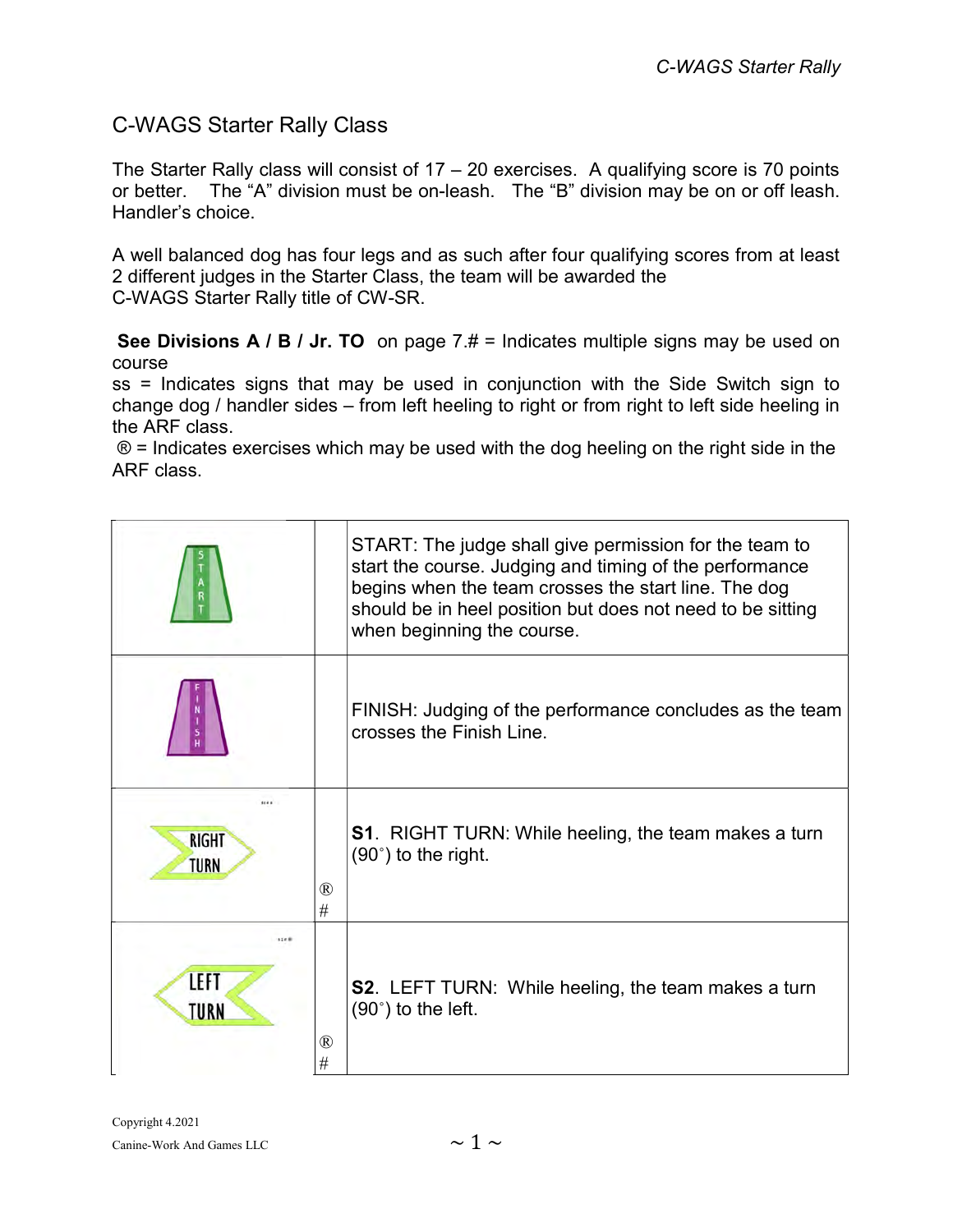| 270° RIGHT               | #                    | <b>S3</b> . 270° RIGHT TURN: While heeling the team will turn to<br>the right 3/4 of the way around a circle. This will result in<br>the team going left from the original path of travel.                   |
|--------------------------|----------------------|--------------------------------------------------------------------------------------------------------------------------------------------------------------------------------------------------------------|
| 270° LEFT                | ®<br>#               | <b>S4</b> . 270° LEFT TURN: While heeling, the team will turn to<br>the left 3/4 of the way around a circle. This will result in<br>the team going to the right from the original path of travel.            |
| <b>PIVOT</b><br>RIGHT    |                      | S5. HALT - PIVOT RIGHT - HALT: Team will halt, the dog<br>will sit in heel position, and then the team will pivot 1/4 turn<br>to the right together and the dog will again sit in heel<br>position.          |
| PIVOT<br>RIGHT<br>FORWA  |                      | <b>S6. HALT - PIVOT RIGHT - FORWARD: Team will halt,</b><br>the dog will sit in heel position, and then the team will pivot<br>1/4 turn to the right together and then heel forward without<br>a second sit. |
| <b>RIGHT ABOUT TURN</b>  | #                    | <b>S7</b> . RIGHT ABOUT TURN: While heeling, the team will<br>make a 180° turn to the right. Dog maintains heel position.                                                                                    |
| 1.17.0<br>ABOUT "U" TURN | $^\circledR$<br>$\#$ | <b>S8</b> . ABOUT "U" TURN: While heeling, the team will make<br>a 180° turn to the left. Dog maintains heel position                                                                                        |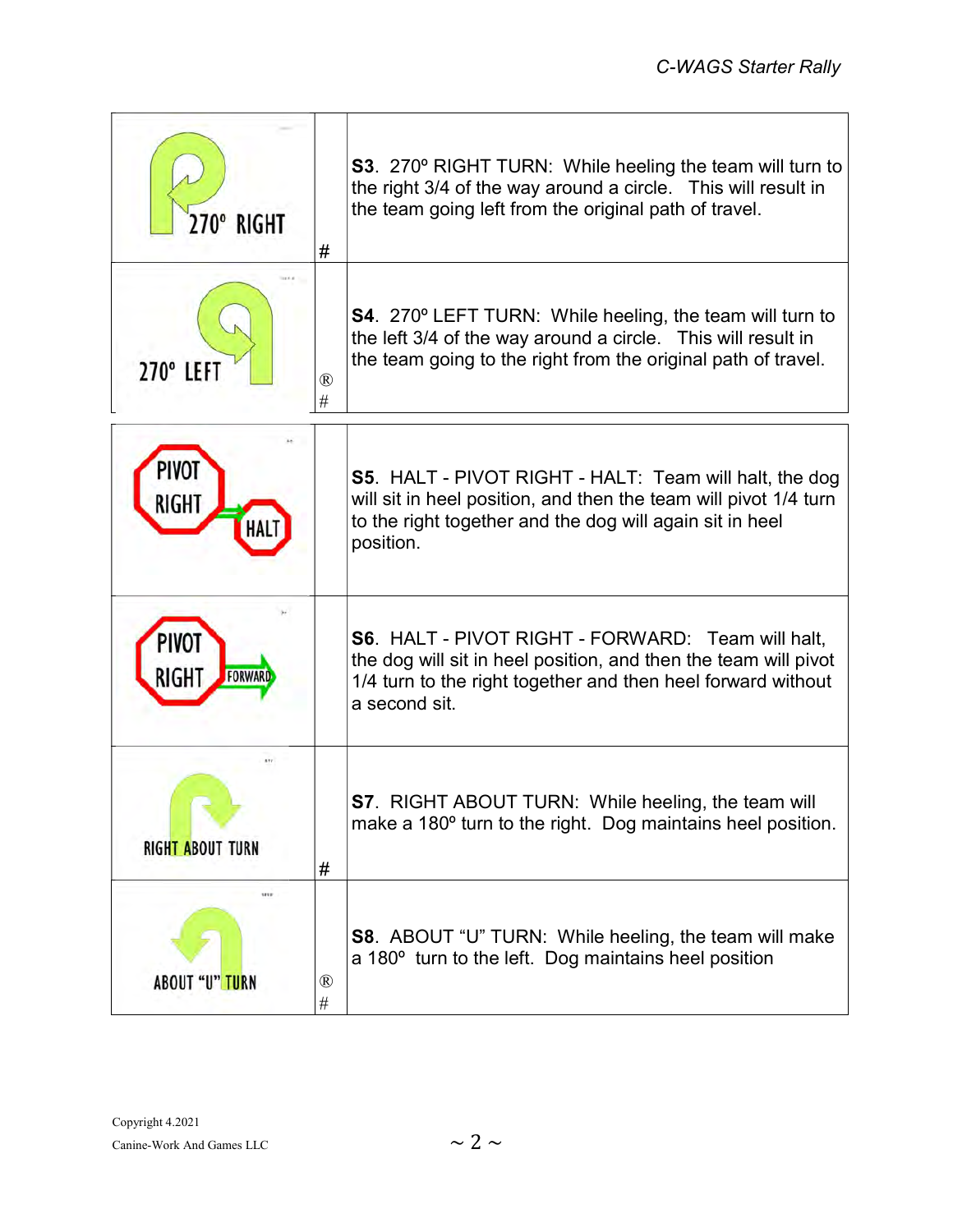| STAND                                             | ®                           | <b>S9</b> . HALT $-$ STAND: The team halts and the dog sits in<br>heel position. Handler will cue the dog to stand. Handler<br>may not physically stand the dog, but may take a step<br>forward and/or turn inward when cueing the dog and once<br>the dog is standing, the handler may touch the dog to<br>steady the stand. Handler returns to heel position. Dog's<br>rear feet should not move forward. |
|---------------------------------------------------|-----------------------------|-------------------------------------------------------------------------------------------------------------------------------------------------------------------------------------------------------------------------------------------------------------------------------------------------------------------------------------------------------------------------------------------------------------|
| DOWN                                              | ®                           | <b>S10.</b> HALT – DOWN: The team halts, the dog sits in heel<br>position. The handler then cues the dog down. The dog<br>must down from the sit.                                                                                                                                                                                                                                                           |
| WALK-<br>AROUNI                                   | $^{\circledR}$<br>SS        | <b>S11.</b> HALT – WALK AROUND: The team halts with the<br>dog sitting in heel position. The handler then leaves the<br>dog and turning to the left walks around the dog and<br>returns to heel position. { If used as a side switch exercise<br>the handler will go only half way around the dog, stopping<br>so that the dog is in heel position on the opposite side.<br>ARF class only }                |
|                                                   | $^{\circledR}$<br><b>SS</b> | <b>S12.</b> HALT – DOWN – WALK AROUND: Performed as<br>#11, only after sitting the dog must lie down in heel<br>position, and the handler walks around. {If used as a side<br>switch exercise the handler will go only half way around the<br>dog, stopping so that the dog is in heel position on the<br>opposite side. ARF class only}                                                                    |
| 1, 2, 3<br>HALT<br><b>STEPS</b><br><b>FORWARD</b> | $^{\circledR}$              | <b>S13</b> . HALT $-$ 1, 2, & 3 STEPS FORWARD: The team<br>halts with the dog sitting in heel position. Together they<br>move forward one step, halt – dog sits; two steps, halt –<br>$dog$ sits; three steps forward $-$ dog sits.                                                                                                                                                                         |
| 3488<br><b>CALL FRONT</b>                         | $^{\circledR}$<br>#         | <b>S14.</b> CALL FRONT: While heeling, the handler stops<br>forward motion and cues the dog to the front. Handler may<br>take $2 - 3$ steps back while cueing the dog. The dog<br>should turn to sit in the front position.                                                                                                                                                                                 |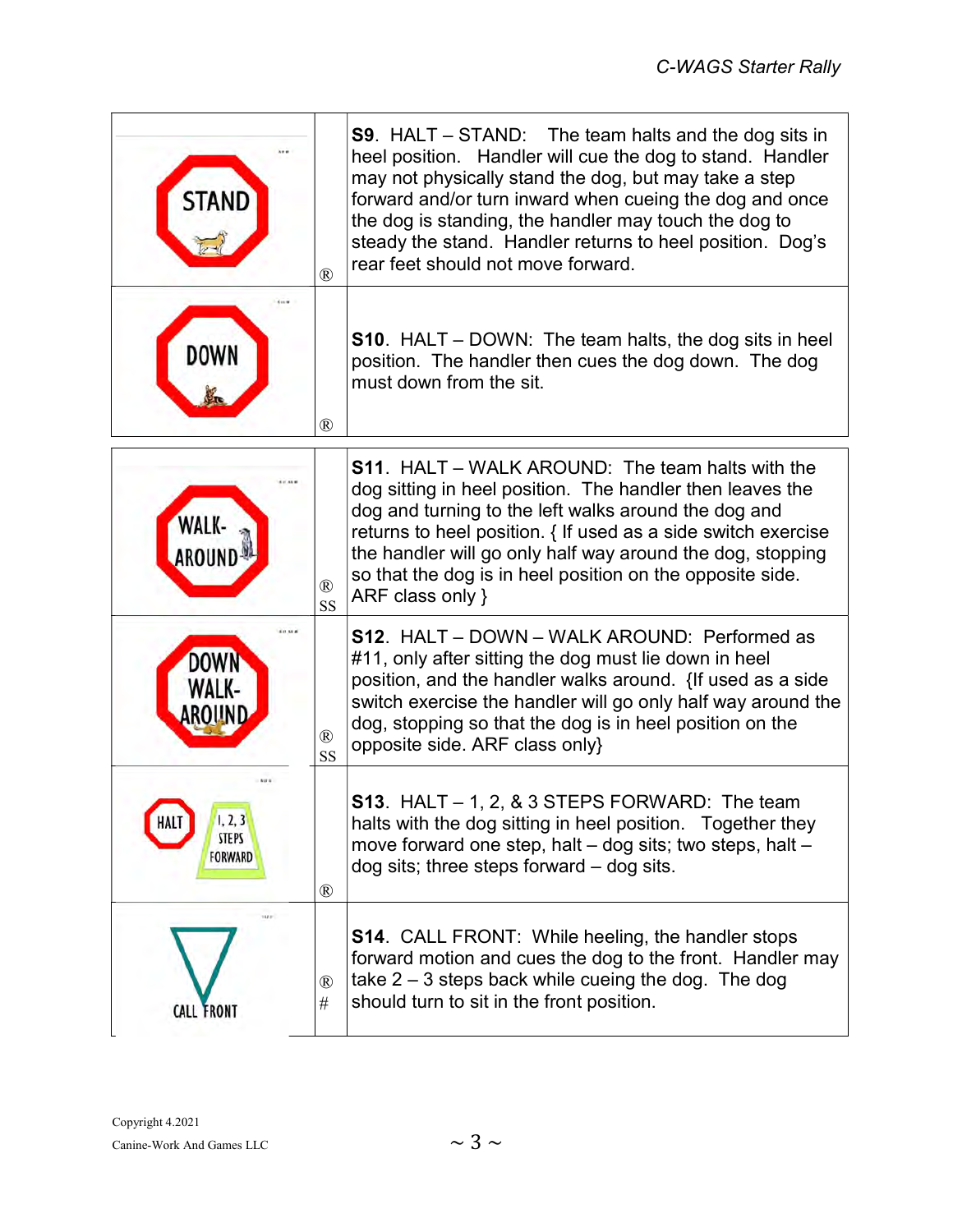| <b>FORWARD</b><br><b>RIGHT</b>          | #                      | <b>S15</b> . FORWARD RIGHT: Begins with the dog in the front<br>position. The dog moves to the handler's right going<br>behind the handler to end up in heel position. As the dog<br>approaches heel position the handler begins heeling<br>forward.                                                                                                                                |
|-----------------------------------------|------------------------|-------------------------------------------------------------------------------------------------------------------------------------------------------------------------------------------------------------------------------------------------------------------------------------------------------------------------------------------------------------------------------------|
| <b>FORWARD</b><br>LEFT                  | #                      | <b>S16.</b> FORWARD LEFT: Begins with the dog in the front<br>position. The dog moves to the handler's left, turns and as<br>the dog moves into heel position on the handler's left side<br>the handler begins heeling forward.                                                                                                                                                     |
| 1, 2, 3<br><b>STEPS</b><br><b>BACK</b>  |                        | <b>S17</b> . 1, 2, 3 STEPS BACK: Begins with the dog in the<br>front position. The handler takes one step back. The dog<br>should move with the handler and sit in the front position<br>again. The handler then takes two steps back with the dog<br>again sitting in the front position. Handler then takes three<br>steps back with the dog again sitting in the front position. |
| <b>SLOW</b>                             | $\mathbb{R}$           | <b>S18. SLOW:</b><br>Dog and handler must noticeably change to<br>a slower pace from their normal pace. Must be followed<br>by NORMAL or FINISH. When used in Advanced, Pro,<br>ARF, Zoom 1.5 or Zoom 2 may be followed by FAST<br>exercise.                                                                                                                                        |
| FAST                                    | $^{\circledR}$         | S19. FAST: Dog and handler must noticeably change to a<br>faster pace from their normal pace. Must be followed by<br>NORMAL or FINISH. When used in Advanced, Pro, ARF,<br>Zoom 1.5 or Zoom 2 may be followed by SLOW exercise.                                                                                                                                                     |
| <b>NORMAL</b>                           | $^{\circledR}$<br>$\#$ | <b>S20</b> . NORMAL: Used following fast or slow exercise.                                                                                                                                                                                                                                                                                                                          |
| <b>MOVING SIDE</b><br><b>STEP RIGHT</b> |                        | <b>S21. MOVING SIDE STEP RIGHT: While heeling forward,</b><br>handler takes one forward diagonal step to their right. This<br>becomes their new line of travel. The dog should maintain<br>heel position during the move.                                                                                                                                                           |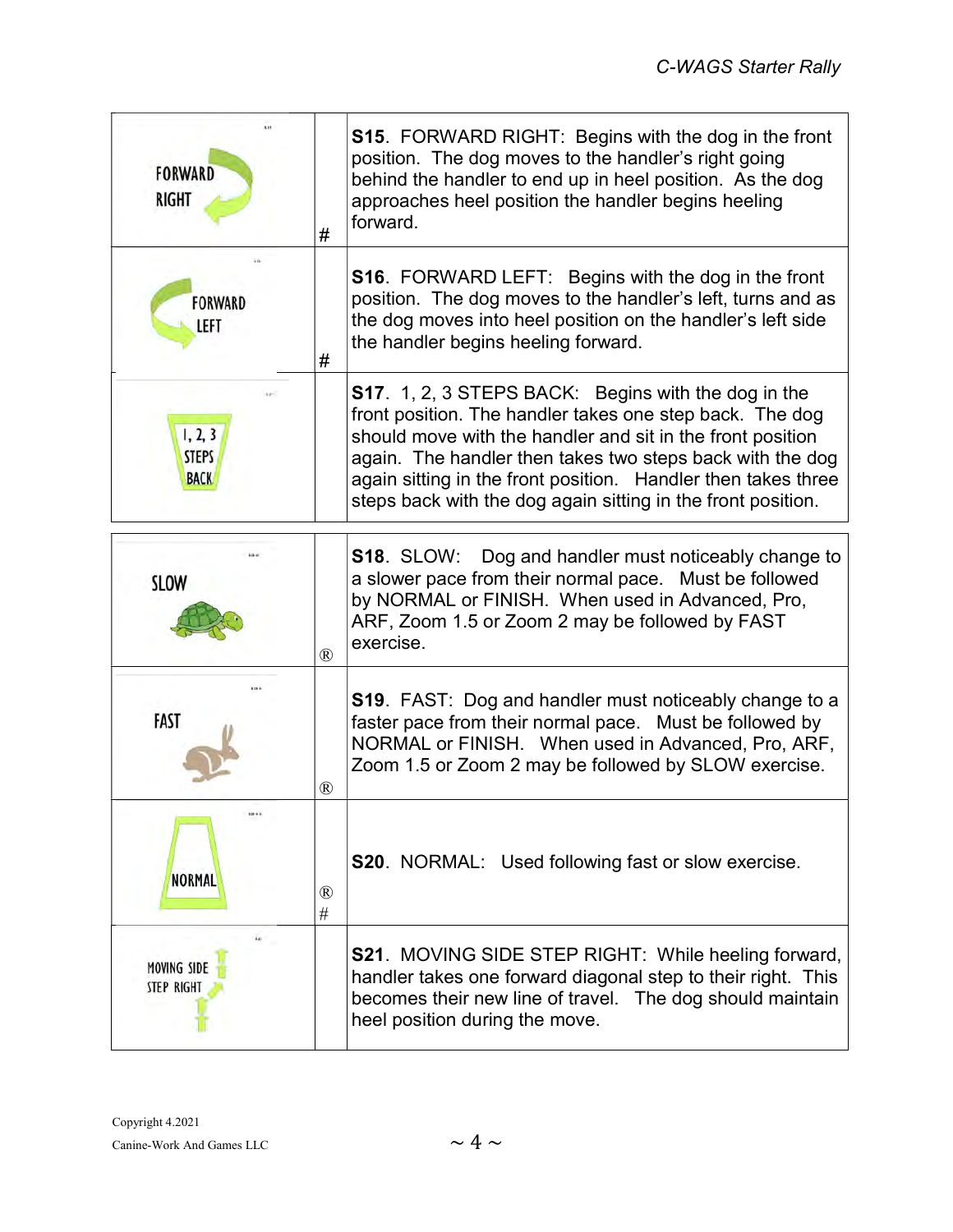| ZIG                                |                     | <b>S22.</b> ZIG: While heeling, the team will make a right turn;<br>take 2 -3 steps and then make a left turn.                                                                                                                                                                                                                                                                                                                                                                                                                                                |
|------------------------------------|---------------------|---------------------------------------------------------------------------------------------------------------------------------------------------------------------------------------------------------------------------------------------------------------------------------------------------------------------------------------------------------------------------------------------------------------------------------------------------------------------------------------------------------------------------------------------------------------|
| 360° RIGHT                         |                     | <b>S23.</b> 360° RIGHT: The dog and handler team turn<br>together to the right in a complete circle. Dog should<br>maintain heel position through the turn.                                                                                                                                                                                                                                                                                                                                                                                                   |
| 360° LEFT                          | ®                   | <b>S24</b> . 360° LEFT: The dog and handler team turn together<br>to the left in a complete circle. Dog should maintain heel<br>position through the turn.                                                                                                                                                                                                                                                                                                                                                                                                    |
| SERPENTINE                         | $^{\circledR}$<br># | <b>S25.</b> SERPENTINE: 4 cone type obstacles will be used in<br>this exercise. They will be placed in a straight line<br>approximately 6'-8' apart. The team will enter with the first<br>cone on left and proceed to weave together through the<br>cones, exiting after the last cone.                                                                                                                                                                                                                                                                      |
| <b>STRAIGHT</b><br><b>FIGURE 8</b> | $^{\circledR}$      | <b>S26.</b> STRAIGHT FIGURE $-8$ : Uses the same set-up as<br>the Serpentine. The team weaves through the cones,<br>circles around the farthest cone and weaves back through<br>the cones. The team will end at the same cone as they<br>began at.                                                                                                                                                                                                                                                                                                            |
| <b>SPIRAL RIGHT</b>                | $^{\circledR}$      | <b>S27</b> . SPIRAL RIGHT: Three cone type objects will be<br>used in this exercise. They will be spaced approximately<br>6'-8' apart in a straight line. The team will proceed with the<br>cones on the right to the end cone and circle to the right<br>back to the beginning cone, loop around the outside of that<br>cone and proceed to the middle cone. The team will loop<br>the outside of the middle cone and beginning cone again.<br>They will then loop the beginning cone. There will be 3<br>separate loops each getting progressively smaller. |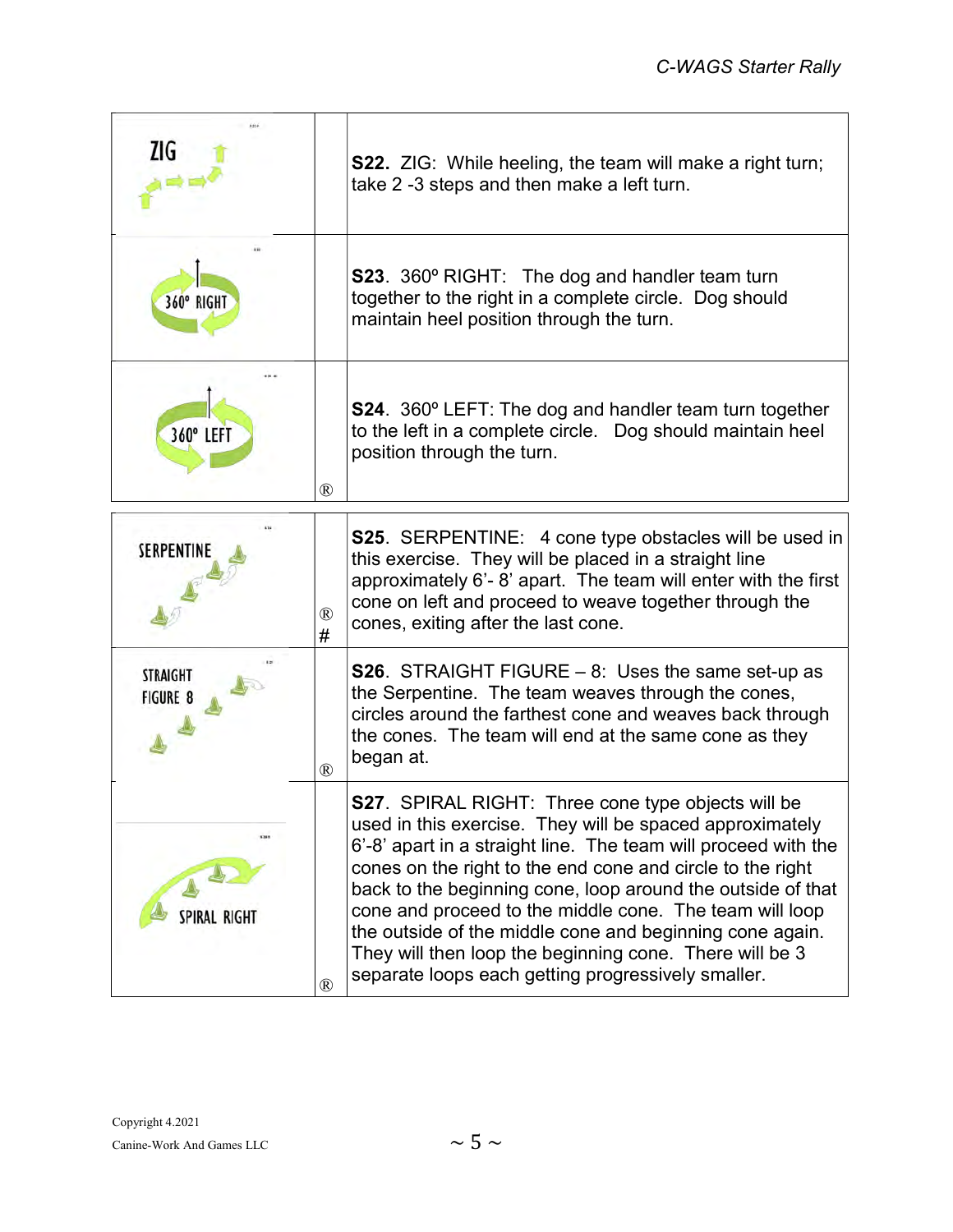| SPIRAL LEI                  | $\rm (R)$           | <b>S28.</b> SPIRAL LEFT: Three cone type objects will be used<br>in this exercise. They will be spaced approximately 6'-8'<br>apart in a straight line. The team will proceed with the<br>cones on the left to the end cone and circle to the left back<br>to the beginning cone, loop around the outside of that cone<br>and proceed to the middle cone. The team will loop the<br>outside of the middle cone and beginning cone again.<br>They will then loop the beginning cone. There will be 3<br>separate loops each getting progressively smaller. |
|-----------------------------|---------------------|-----------------------------------------------------------------------------------------------------------------------------------------------------------------------------------------------------------------------------------------------------------------------------------------------------------------------------------------------------------------------------------------------------------------------------------------------------------------------------------------------------------------------------------------------------------|
| CONE FIGURE 8               | $^{\circledR}$<br># | <b>S29.</b> CONE FIGURE 8: Two cone type objects will be<br>used, spaced approximately 6'-8' apart. The team will pass<br>between the two cones making a loop around each cone<br>passing through the center 3 times. The team may circle<br>either cone first.                                                                                                                                                                                                                                                                                           |
| SI                          | $^{\circledR}$<br># | <b>S30.</b> HALT: The team halts, the dog sits in heel position.                                                                                                                                                                                                                                                                                                                                                                                                                                                                                          |
|                             |                     | <b>S31. ZAG:</b> While heeling, the team will make a left turn;<br>take 2 -3 steps and then make a right turn.                                                                                                                                                                                                                                                                                                                                                                                                                                            |
| 500<br>Bear<br><b>Right</b> | $\rm (R)$<br>#      | <b>S32. BEAR RIGHT:</b> While heeling, the team makes an<br>angled turn to the Right. (approx. $45^{\circ}$ )                                                                                                                                                                                                                                                                                                                                                                                                                                             |
| 53986<br>Bear<br>Left       | ®<br>$\#$           | S33. BEAR LEFT: While heeling, the team makes an<br>angled turn to the Left. (approx. $45^{\circ}$ )                                                                                                                                                                                                                                                                                                                                                                                                                                                      |